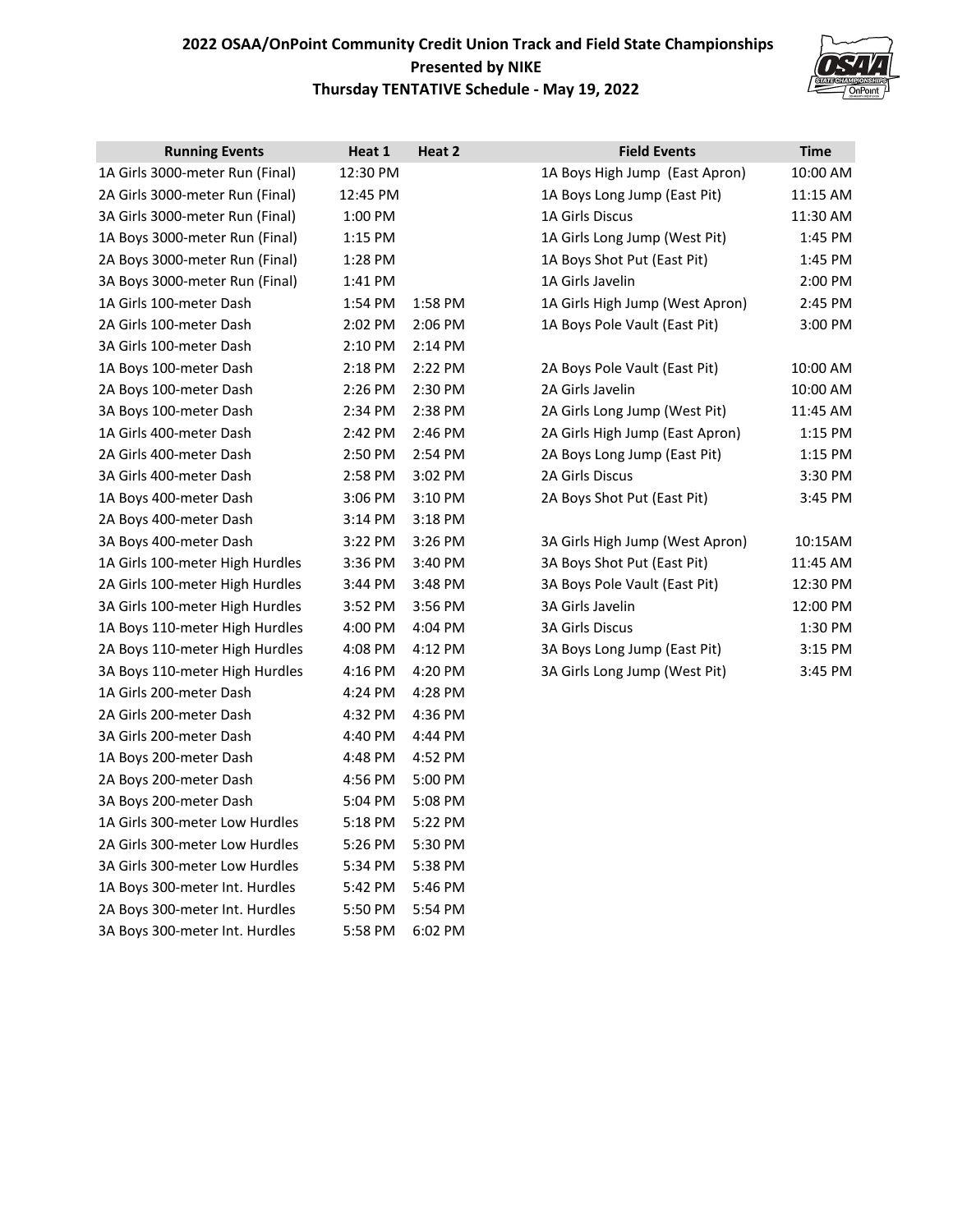## **2022 OSAA/OnPoint Community Credit Union Track and Field State Championships Presented by NIKE Friday TENTATIVE Schedule - May 20, 2022**



| <b>Running Events</b>           | Heat 1    | Heat 2   | Heat 3 | <b>Field Events</b>             | Time     |
|---------------------------------|-----------|----------|--------|---------------------------------|----------|
| 4A Girls 3000-meter Run (Final) | 9:00 AM   |          |        | 4A Boys Discus                  | 9:00 AM  |
| 5A Girls 3000-meter Run (Final) | 9:15 AM   |          |        | 4A Boys Pole Vault (East Pit)   | 9:45 AM  |
| 6A Girls 3000-meter Run (Final) | 9:30 AM   |          |        | 4A Girls High Jump (East Apron) | 10:30 AM |
| 4A Boys 3000-meter Run (Final)  | 9:45 AM   |          |        | 4A Girls Javelin                | 11:00 AM |
| 5A Boys 3000-meter Run (Final)  | 9:58 AM   |          |        | 4A Boys Shot Put (East Pit)     | 11:45 AM |
| 6A Boys 3000-meter Run (Final)  | 10:11 AM  |          |        | 4A Boys Long Jump (East Pit)    | 1:00 PM  |
| Para-athlete 100-meter (Final)  | 10:24 AM  |          |        | 4A Girls Long Jump (West Pit)   | 1:00 PM  |
| 4A Girls 100-meter Dash         | 10:31 AM  | 10:35 AM |        |                                 |          |
| 5A Girls 100-meter Dash         | 10:39 AM  | 10:43 AM |        | 5A Girls Javelin                | 9:00 AM  |
| 6A Girls 100-meter Dash         | 10:47 AM  | 10:51 AM |        | 5A Girls Long Jump (West Pit)   | 9:00 AM  |
| 4A Boys 100-meter Dash          | 10:55 AM  | 10:59 AM |        | <b>5A Boys Discus</b>           | 11:00 AM |
| 5A Boys 100-meter Dash          | 11:03 AM  | 11:07 AM |        | 5A Boys Long Jump (East Pit)    | 11:00 AM |
| 6A Boys 100-meter Dash          | 11:11 AM  | 11:15 AM |        | 5A Girls High Jump (West Apron) | 1:00 PM  |
| 4A Girls 400-meter Dash         | 11:19 AM  | 11:23 AM |        | 5A Boys Shot Put (East Pit)     | 1:45 PM  |
| 5A Girls 400-meter Dash         | 11:27 AM  | 11:31 AM |        |                                 |          |
| 6A Girls 400-meter Dash         | 11:35 AM  | 11:39 AM |        | 6A Boys Long Jump (East Pit)    | 9:00 AM  |
| 4A Boys 400-meter Dash          | 11:43 AM  | 11:47 AM |        | 6A Boys Shot Put (East Pit)     | 9:45 AM  |
| 5A Boys 400-meter Dash          | 11:51 AM  | 11:55 AM |        | 6A Girls Long Jump (West Pit)   | 11:00 AM |
| 6A Boys 400-meter Dash          | 11:59 AM  | 12:03 PM |        | 6A Boys Pole Vault (East Pit)   | 12:15 PM |
| 4A Girls 100-meter High Hurdles | 12:13 PM  | 12:17 PM |        | 6A Girls Pole Vault (West Pit)  | 12:30 PM |
| 5A Girls 100-meter High Hurdles | 12:21 PM  | 12:25 PM |        | <b>6A Boys Discus</b>           | 1:00 PM  |
| 6A Girls 100-meter High Hurdles | 12:29 PM  | 12:33 PM |        | 6A Girls Javelin                | 1:00 PM  |
| 4A Boys 110-meter High Hurdles  | 12:37 PM  | 12:41 PM |        |                                 |          |
| 5A Boys 110-meter High Hurdles  | 12:45 PM  | 12:49 PM |        | Para-Athlete Shot Put (TBA)     | 3:30 PM  |
| 6A Boys 110-meter High Hurdles  | 12:53 PM  | 12:57 PM |        |                                 |          |
| 4A Girls 800-meter Run          | 1:01 PM   | 1:05 PM  |        |                                 |          |
| 5A Girls 800-meter Run          | 1:09 PM   | 1:13 PM  |        |                                 |          |
| 6A Girls 800-meter Run          | $1:17$ PM | 1:21 PM  |        |                                 |          |
| 4A Boys 800-meter Run           | 1:25 PM   | 1:29 PM  |        |                                 |          |
| 5A Boys 800-meter Run           | 1:33 PM   | 1:37 PM  |        |                                 |          |
| 6A Boys 800-meter Run           | 1:41 PM   | 1:45 PM  |        |                                 |          |
| 4A Girls 200-meter Dash         | 1:49 PM   | 1:53 PM  |        |                                 |          |
| 5A Girls 200-meter Dash         | 1:57 PM   | 2:01 PM  |        |                                 |          |
| 6A Girls 200-meter Dash         | 2:05 PM   | 2:09 PM  |        |                                 |          |
| 4A Boys 200-meter Dash          | 2:13 PM   | 2:17 PM  |        |                                 |          |
| 5A Boys 200-meter Dash          | 2:21 PM   | 2:25 PM  |        |                                 |          |
| 6A Boys 200-meter Dash          | 2:29 PM   | 2:33 PM  |        |                                 |          |
| 4A Girls 300-meter Low Hurdles  | 2:43 PM   | 2:47 PM  |        |                                 |          |
| 5A Girls 300-meter Low Hurdles  | 2:51 PM   | 2:55 PM  |        |                                 |          |
| 6A Girls 300-meter Low Hurdles  | 2:59 PM   | 3:03 PM  |        |                                 |          |
| 4A Boys 300-meter Int. Hurdles  | 3:07 PM   | 3:11 PM  |        |                                 |          |
| 5A Boys 300-meter Int. Hurdles  | 3:15 PM   | 3:19 PM  |        |                                 |          |
| 6A Boys 300-meter Int. Hurdles  | 3:23 PM   | 3:27 PM  |        |                                 |          |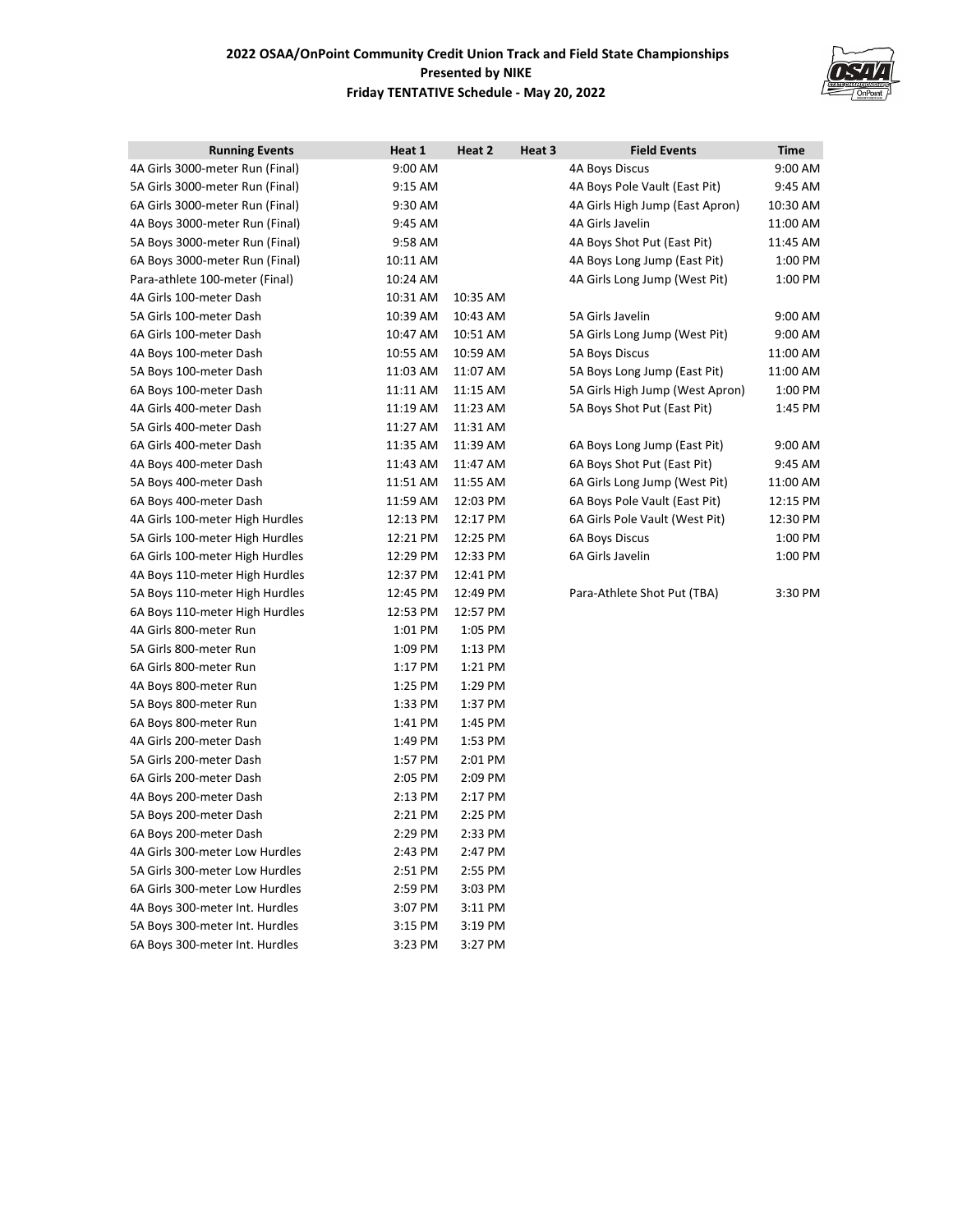## **2022 OSAA/OnPoint Community Credit Union Track and Field State Championships Presented by NIKE Friday TENTATIVE Schedule - May 20, 2022**



| <b>Running Events</b>                    | Heat 1  | Heat 2   | Heat 3 | <b>Field Events</b>             | <b>Time</b> |
|------------------------------------------|---------|----------|--------|---------------------------------|-------------|
| 1A Girls 4X100-meter Relay (Timed Final) | 4:00 PM | 4:04 PM  |        | 1A Boys Triple Jump (East Pit)  | 5:00 PM     |
| 2A Girls 4x100-meter Relay (Timed Final) | 4:08 PM | 4:12 PM  |        | 1A Boys Discus                  | 4:45 PM     |
| 3A Girls 4x100-meter Relay (Timed Final) | 4:16 PM | 4:20 PM  |        | 1A Boys Javelin                 | 7:00 PM     |
| 1A Boys 4x100-meter Relay (Timed Final)  | 4:24 PM | 4:28 PM  |        | 1A Girls Shot Put (West Pit)    | 2:30 PM     |
| 2A Boys 4x100-meter Relay (Timed Final)  | 4:32 PM | 4:36 PM  |        | 1A Girls Pole Vault (East Pit)  | 2:45 PM     |
| 3A Boys 4x100-meter Relay (Timed Final)  | 4:40 PM | 4:44 PM  |        | 1A Girls Triple Jump (West Pit) | 7:00 PM     |
| Para-athlete 1500-meter (Final)          | 4:48 PM |          |        |                                 |             |
| 1A Girls 1500-meter Run (Final)          | 4:58 PM |          |        | 2A Boys Discus                  | 3:00 PM     |
| 2A Girls 1500-meter Run (Final)          | 5:05 PM |          |        | 2A Boys High Jump (East Apron)  | 4:00 PM     |
| 3A Girls 1500-meter Run (Final)          | 5:12 PM |          |        | 2A Boys Javelin                 | 5:00 PM     |
| 1A Boys 1500-meter Run (Final)           | 5:19 PM |          |        | 2A Boys Triple Jump (East Pit)  | 7:00 PM     |
| 2A Boys 1500-meter Run (Final)           | 5:26 PM |          |        | 2A Girls Triple Jump (West Pit) | 3:00 PM     |
| 3A Boys 1500-meter Run (Final)           | 5:33 PM |          |        | 2A Girls Shot Put (West Pit)    | 4:30 PM     |
| 1A Girls 100-meter Dash (Final)          | 5:40 PM |          |        | 2A Girls Pole Vault (East Pit)  | 5:15 PM     |
| 2A Girls 100-meter Dash (Final)          | 5:44 PM |          |        |                                 |             |
| 3A Girls 100-meter Dash (Final)          | 5:48 PM |          |        | 3A Boys Triple Jump (East Pit)  | 3:00 PM     |
| 1A Boys 100-meter Dash (Final)           | 5:52 PM |          |        | 3A Boys Javelin                 | 3:00 PM     |
| 2A Boys 100-meter Dash (Final)           | 5:56 PM |          |        | 3A Boys High Jump (West Apron)  | 6:30 PM     |
| 3A Boys 100-meter Dash (Final)           | 6:00 PM |          |        | <b>3A Boys Discus</b>           | 6:30 PM     |
| Para-athlete 400-meter (Final)           | 6:04 PM |          |        | 3A Girls Pole Vault (West Pit)  | 3:00 PM     |
| 1A Girls 400-meter Dash (Final)          | 6:11 PM |          |        | 3A Girls Triple Jump (West Pit) | 5:00 PM     |
| 2A Girls 400-meter Dash (Final)          | 6:15 PM |          |        | 3A Girls Shot Put (West Pit)    | 6:30 PM     |
| 3A Girls 400-meter Dash (Final)          | 6:19 PM |          |        |                                 |             |
| 1A Boys 400-meter Dash (Final)           | 6:23 PM |          |        |                                 |             |
| 2A Boys 400-meter Dash (Final)           | 6:27 PM |          |        |                                 |             |
| 3A Boys 400-meter Dash (Final)           | 6:31 PM |          |        |                                 |             |
| 1A Girls 100-meter High Hurdles (Final)  | 6:41 PM |          |        |                                 |             |
| 2A Girls 100-meter High Hurdles (Final)  | 6:45 PM |          |        |                                 |             |
| 3A Girls 100-meter High Hurdles (Final)  | 6:49 PM |          |        |                                 |             |
| 1A Boys 110-meter High Hurdles (Final)   | 6:53 PM |          |        |                                 |             |
| 2A Boys 110-meter High Hurdles (Final)   | 6:57 PM |          |        |                                 |             |
| 3A Boys 110-meter High Hurdles (Final)   | 7:01 PM |          |        |                                 |             |
| 1A Girls 800-meter Run (Final)           | 7:05 PM |          |        |                                 |             |
| 2A Girls 800-meter Run (Final)           | 7:09 PM |          |        |                                 |             |
| 3A Girls 800-meter Run (Final)           | 7:13 PM |          |        |                                 |             |
| 1A Boys 800-meter Run (Final)            | 7:17 PM |          |        |                                 |             |
| 2A Boys 800-meter Run (Final)            | 7:21 PM |          |        |                                 |             |
| 3A Boys 800-meter Run (Final)            | 7:25 PM |          |        |                                 |             |
| 1A Girls 200-meter Dash (Final)          | 7:29 PM |          |        |                                 |             |
| 2A Girls 200-meter Dash (Final)          | 7:33 PM |          |        |                                 |             |
| 3A Girls 200-meter Dash (Final)          | 7:37 PM |          |        |                                 |             |
| 1A Boys 200-meter Dash (Final)           | 7:41 PM |          |        |                                 |             |
| 2A Boys 200-meter Dash (Final)           | 7:45 PM |          |        |                                 |             |
| 3A Boys 200-meter Dash (Final)           | 7:49 PM |          |        |                                 |             |
| 1A Girls 300-meter Low Hurdles (Final)   | 7:59 PM |          |        |                                 |             |
| 2A Girls 300-meter Low Hurdles (Final)   | 8:03 PM |          |        |                                 |             |
| 3A Girls 300-meter Low Hurdles (Final)   | 8:07 PM |          |        |                                 |             |
| 1A Boys 300-meter Int. Hurdles (Final)   | 8:11 PM |          |        |                                 |             |
| 2A Boys 300-meter Int. Hurdles (Final)   | 8:15 PM |          |        |                                 |             |
| 3A Boys 300-meter Int. Hurdles (Final)   | 8:19 PM |          |        |                                 |             |
| 1A Girls 4x400-meter Relay (Timed Final) | 8:23 PM | 8:32 PM  |        |                                 |             |
| 2A Girls 4x400-meter Relay (Timed Final) | 8:41 PM | 8:50 PM  |        |                                 |             |
| 3A Girls 4x400-meter Relay (Timed Final) | 8:59 PM | 9:08 PM  |        |                                 |             |
| 1A Boys 4x400-meter Relay (Timed Final)  | 9:17 PM | 9:26 PM  |        |                                 |             |
| 2A Boys 4x400-meter Relay (Timed Final)  | 9:35 PM | 9:44 PM  |        |                                 |             |
| 3A Boys 4x400-meter Relay (Timed Final)  | 9:53 PM | 10:02 PM |        |                                 |             |